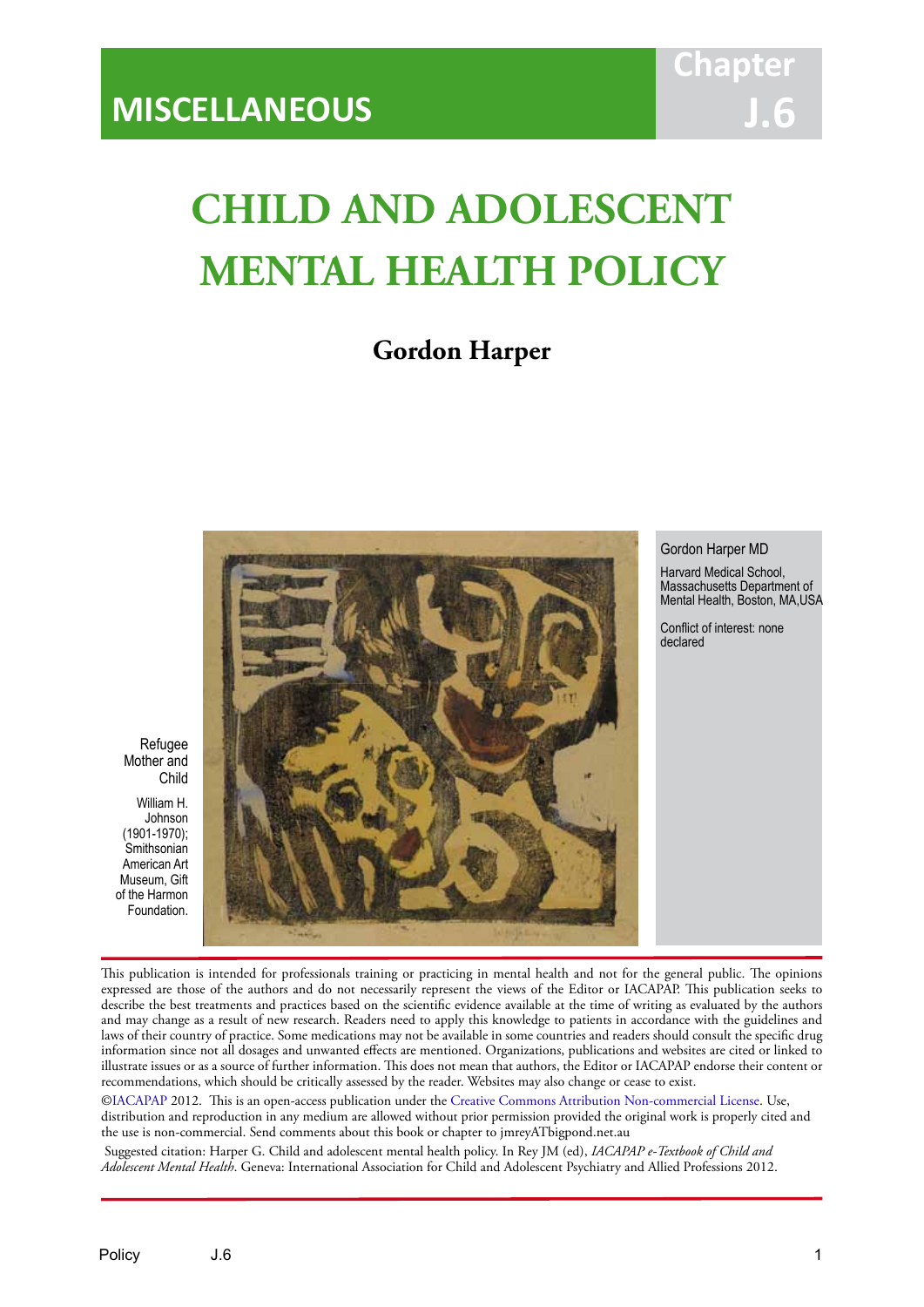ublic policy for child/ adolescent mental health aims to mitigate disparities that stand in the way of children's attaining their full potential:

- Differences in endowment
- Differences in life circumstances
- Differences in access to services

Other discussions of policy emphasize the mobilization of political will (Richmond & Kotelchuck, 1983), the translation of knowledge into practice (Harper & Cetin, 2008), or the evolution of public attitudes to children (Wise & Richmond, 2008). This chapter focuses on the mitigation of disparities. To that end, it will review recent changes that have influenced policy:

- Increased knowledge of disparities and their consequences
- New knowledge of interventions, on both the individual and the community level, to mitigate these disparities
- Increased professional and political readiness to act.

As children's emotional development is embedded in their overall development, disparities in mental health are necessarily examined in the light of disparities in overall health and well-being.

# **DISPARITIES – SCOPE AND CONSEQUENCES**

## **Disparate endowment**

Pre-modern societies did not recognize childhood as a separate developmental stage or they regarded differences in children's endowment as of little consequence. The presence in the home of extended family members and flexible role expectations

often proved relatively tolerant of differences among children. But modernization has changed children's lives in several ways.

First, with urbanization and increased intergenerational mobility (away from birthplace), fewer children grow up in multi-generational families. In nuclear families, two parents alone (or, often, a single parent) have less "buffering capacity" to accommodate childhood differences than did the aunts, uncles, and grandparents of the extended family.

Second, increasingly standardized education, starting in preschool, is less flexible in the face of different endowments and developmental trajectories. To prepare children for standardized jobs, schools need to classify students. Accordingly, systems for testing of children were created, starting with the work of Binet in France in the early 20<sup>th</sup> century, which sorted children into "normal" and "abnormal" (Binet, 1903).

Third, as differences in temperament, learning style and social endowment were increasingly

recognized, "different" children –initially thought to be a homogeneous group – were divided according to categorical disorders (e.g., dyslexia, receptive and

## **Children's lives in the literature**

- Dickens: Oliver Twist, David Copperfield
- Stowe: Uncle Tom's **Cabin**
- Hugo: Les Misérables



"Please, sir, Can I have some more"

Illustration for "Oliver Twist" by George Cruikshank (ca. 1837).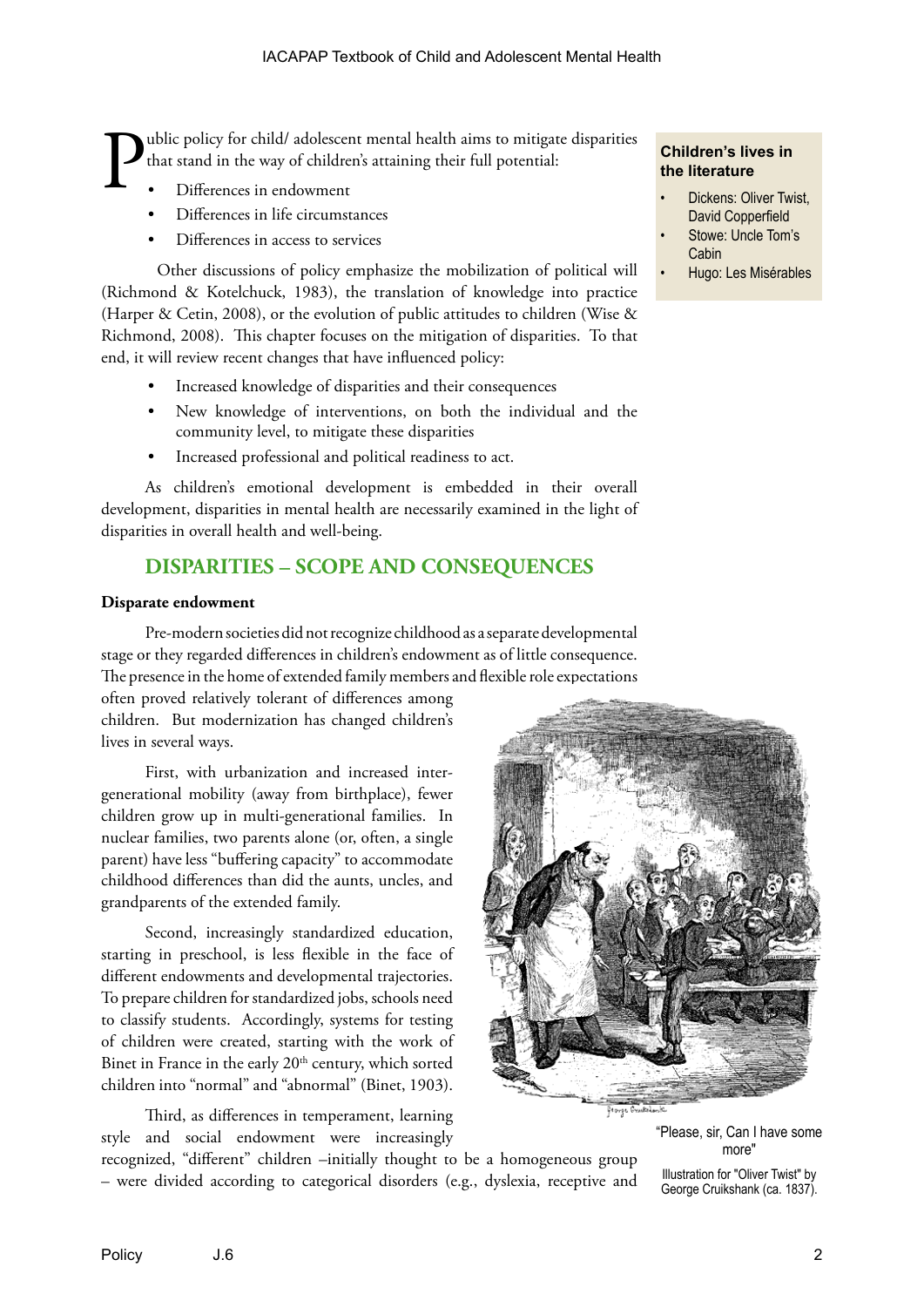expressive language disorders) and along dimensional lines (e.g., overall ability, social perception, inattention and hyperactivity). Such recognition gave rise to advocacy and research organizations *grounded in an appreciation of diverse endowments* (e.g., in the US, [All Kinds of Minds](http://www.allkindsofminds.org) and [Mind Institute\)](http://www.mindresearch.net) and to the creation of specialized services – educational, social, and clinical (Harper, 2011).

Fourth, once it became clear that children with special needs needed special programs, many came to feel that such services should be available according to need, not limited to those with family resources. Services could be made available to larger numbers through private initiatives, non-governmental organizations (NGOs), legislation, or rights-based advocacy (Harper, 2012)

## **Disparate life circumstances**

The depiction in 19<sup>th</sup>-century literature of children who grew up in conspicuous adversity (poverty, slavery, orphanhood, child abuse) increased public awareness of disparities in children's lives (e.g., Shengold, 1989). In response, universal public education was begun and destitute children were separated from the mixed populations in publicly supported "poor houses". Civic charities supplemented the traditional role of religious organizations in caring for orphans. New institutions advocating for abused children were created, starting in New York City in 1875 (New York Society for the Prevention of Cruelty to Children; see [History\)](www.nyspcc.org/nyspcc/history/attachment:en-us.pdf).

In the  $20<sup>th</sup>$  century, public policy in many countries, notably in Scandinavia, promoted the equalization of opportunity (Hilson, 2008).Even in developed countries with incomplete commitment to that goal, like the US, civic organizations advocated on behalf of all children. Some of these started with professionals (Ptakowski, 2010; see also the websites of [Child Welfare League of America](www.cwla.org) and of the [American Academy of Child and Adolescent Psychiatry\)](http://www.aacap.org/). Others had no guild affiliation (e.g., [Children's Defense League](www.childrensdefense.org)).

Such efforts have been greatly strengthened by demonstrations that *adverse childhood experiences* not only cause suffering to the child, but have measurable long-term effects (see Table J.6.1). Using methods developed by the Centers for Disease Control in the US, studies have shown the effects of disparities in early life experience on later health and well-being. In the UK, a different methodology – using the Cambridge Early Experiences Interview – has likewise demonstrated

## **Table J.6.1 Adverse childhood experiences**

#### **What are they?**

- Psychological, physical, and sexual abuse
- Violence against mother
- In household substance abuse, mental illness, prison history

#### **For what do they increase the risk?**

- Alcoholism and drug abuse
- Depression and suicide attempts
- **Smoking**
- Many sexual partners, STDs
- Inactivity and severe obesity

Source : Edwards et al (2005), Felitti et al (1998)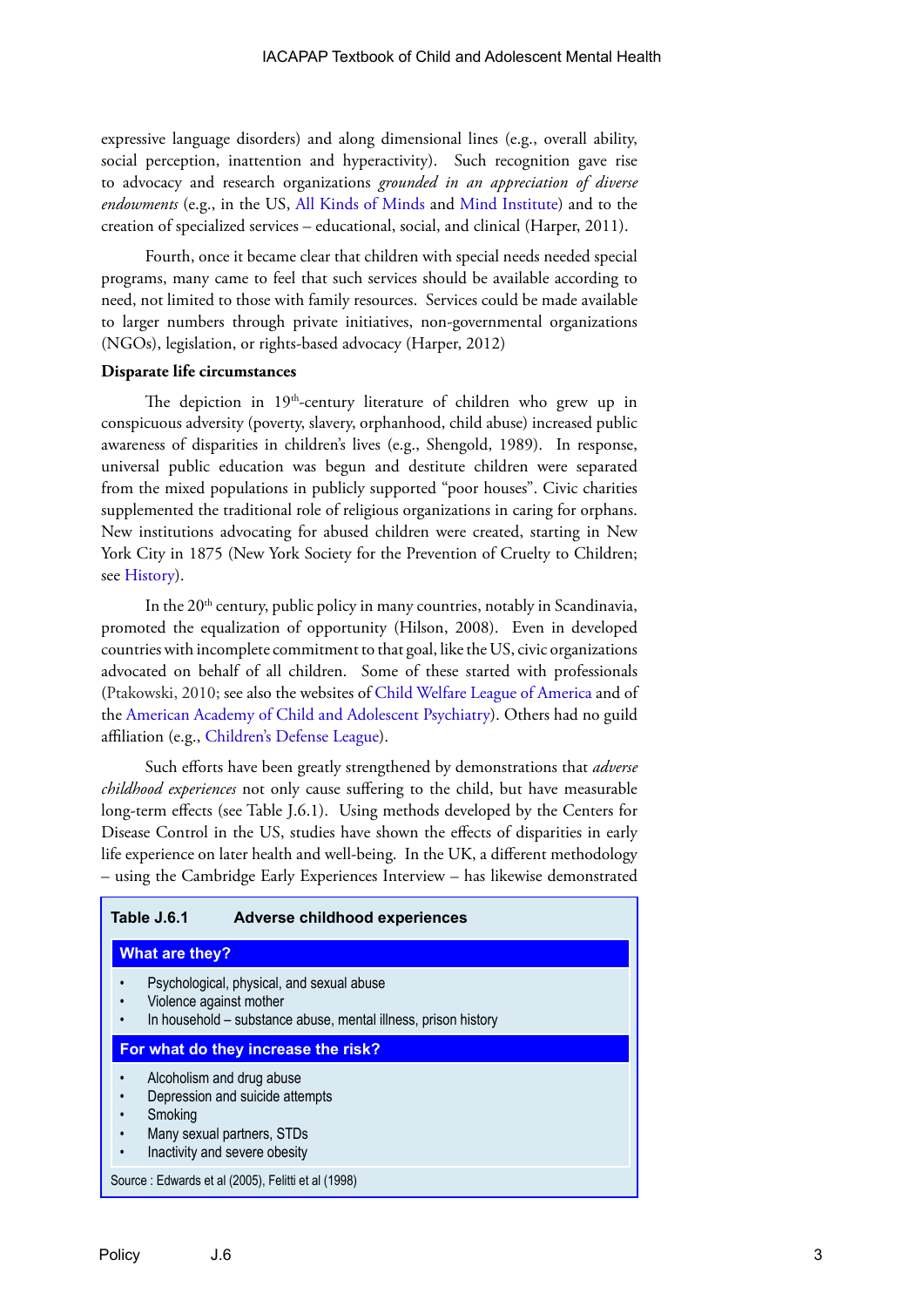adverse effects in adolescence (Dunn et al, 2011). Similar effects can be shown to occur in a developing country: higher numbers of adverse childhood experiences predict health-risk behavior in adolescents in the Philippines (Ramiro et al, 2010).

This argument links readily to increasing knowledge of brain development (Spenrath et al, 2011). In the US, the American Academy of Pediatrics, invoking an eco-biodevelopmental model, uses the evidence that toxic stress from adverse experiences and environmental influences leaves a "lasting signature on the genetic predisposition" of the child (Shonkoff et al, 2011) to argue for a transformation of child healthcare (Garner, Shonkoff 2012).

Public awareness of the persisting effects of disparities has been fostered by research on inter-generational social mobility (DeParle 2012; Jäntti et al 2006). These studies have shown different rates of social mobility in some countries (notably the US) than in others. That is, despite popular belief in "upward mobility", children's class of origin powerfully shapes their future well-being.

## **Disparate access to services**

In the US, Knitzer (1982) and others criticized existing services for troubled children. They showed that:

- Most troubled children received no mental health services at all
- Available services were often fragmented between schools, mental health and social services
- Conventional services often disempowered parents who already felt alienated and helpless.

Initiatives to decrease disparities in services supported by foundations and the federal government followed. These initiatives, operating in dozens of

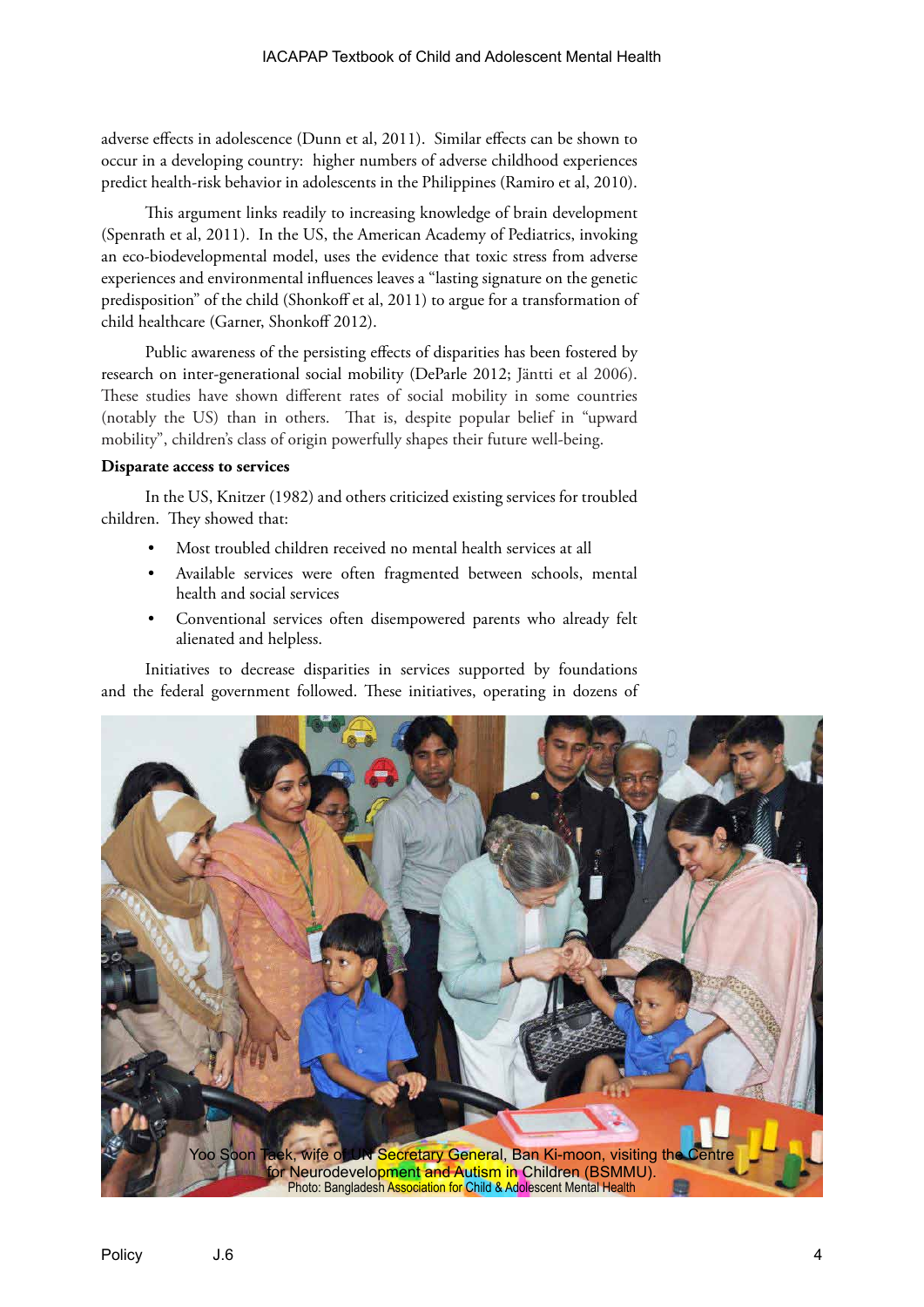States and communities, have increased screening for emotional-mental-behavior disorders and encouraged new kinds of services (e.g., [National Initiative](www.nwi.pdx.edu) and Substance Abuse and Mental Health Services Administration www.samhsa.gov/ samhsa) meant to be more respectful and inclusive of parents.

# **EFFECTIVE INTERVENTIONS TO MITIGATE DISPARITIES**

The public in many countries increasingly recognizes that disparities in childhood endowment, life experiences and access to services need not simply be accepted but can become the focus of public policy. This awareness led to action on behalf of children, constituting a "global movement for health equity" (Marmot et al, 2012) in which mental health must take its place (Raviola et al, 2011).

Reflecting what Sridhar (2011) called the shift from clinical gaze (medicine) to community gaze (epidemiology) to economic gaze, clinical evidence has been supplemented by evidence from health policy and economics. A review of efforts to mitigate inequality in early childhood (Walker et al, 2011; Engle et al, 2011) indicates that:

- Adverse life experiences include nutritional deprivation and toxic/ infectious exposures as well as events like child abuse
- Early–life adversity measurably impairs functioning in later childhood and adolescence
- Interventions ranging from iodine supplementation to early childhood parenting support have a mitigating/protective effect
- These interventions extend from iodine supplementation to wealth transfers to family group conferencing (Titcomb et al, 2005)



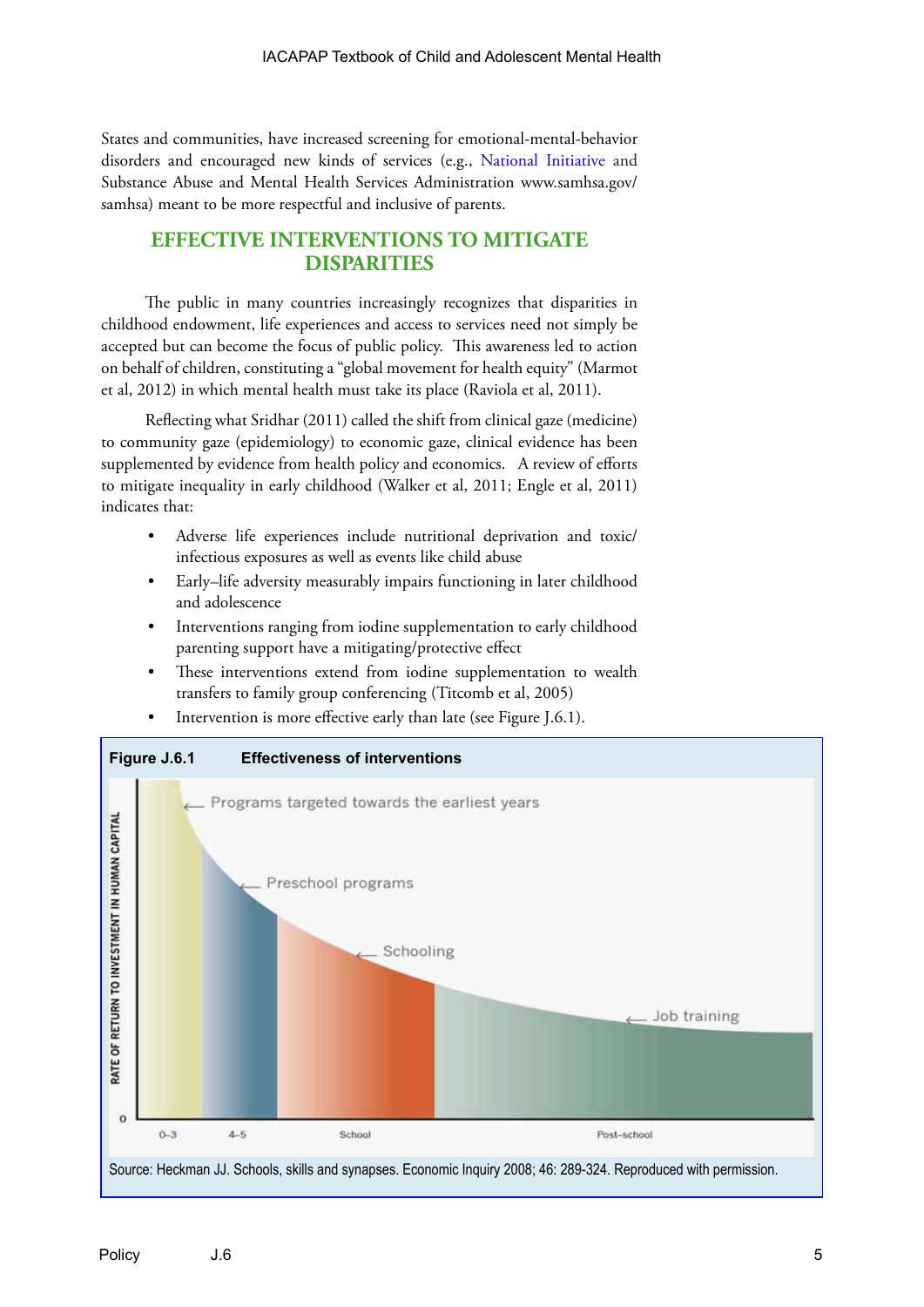The limitation of the economic argument, of course, is that it provides no support for the humane and promotive care of those whose disabilities limit their potential as "human capital." The counter position argues in terms of the burden of disease and invokes human rights (Kieling et al, 2011).

The challenge of effecting and evaluating such interventions is very different in developed and developing countries. In the US, much emphasis has been placed on demonstrating processes, like increased participation in care and the degree to which implementation adheres to intentions (fidelity), as opposed to child- and family-level outcomes. Process, indeed, is much easier to measure than outcomes. A private agency, the [National Quality Forum](www.qualityforum.org), has generated some developmental and mental health indicators, mostly focused on what providers *do* (screening, follow-up, etc).

To move beyond measures of process (access, participation, fidelity, etc), the concept of the "Triple Aim" has been promoted by the [Institute for Healthcare](www.ihi.org)  [Improvement](www.ihi.org) (Berwick et al, 2008). The "Triple Aim" looks at health outcomes, consumer experience, and cost per member. Similarly, in the UK, the Health of the Nation Outcome Scales for Children and Adolescents ([HoNOSCA](http://www.liv.ac.uk/honosca)), developed by the University of Manchester and the Royal College of Psychiatrists looks at actual functional outcomes of children and youth with mental illness. Measures have been developed by various governments. For instance, in Scotland the government has published a detailed set of indicators, encompassing both mental health and mental illness (Scottish Government, 2011).

While disparities persist in developed countries (e.g., Canada; Kutcher et al, 2010), special challenges attend the needs and the policy responses in lessresourced (developing) countries. These challenges have been described for lessresourced countries as a group (Belfer, 2008; Omigbodun, 2008; Eaton et al, 2011) and for particular countries: Brazil (Couto et al, 2008), Mexico (Espinola-Nadurille et al, 2010) and Lebanon (Fayyad et al, 2010). The challenges include low levels of resources to support care, unreliable networking infrastructure, and tension between traditional and modern approaches to healing. The World Health Organization mhGAP report (Dua et al, 2011) specifically addresses these challenges.

Another approach to balancing appreciation of what is done (process) and what is being sought (outcome) is to use a "logic model". This approach makes



- Health outcomes
- Consumer experience
	- Cost per member



Staff and children at a mental health service in Duhok, Iraq. Photo: Abdulbaghi Ahmad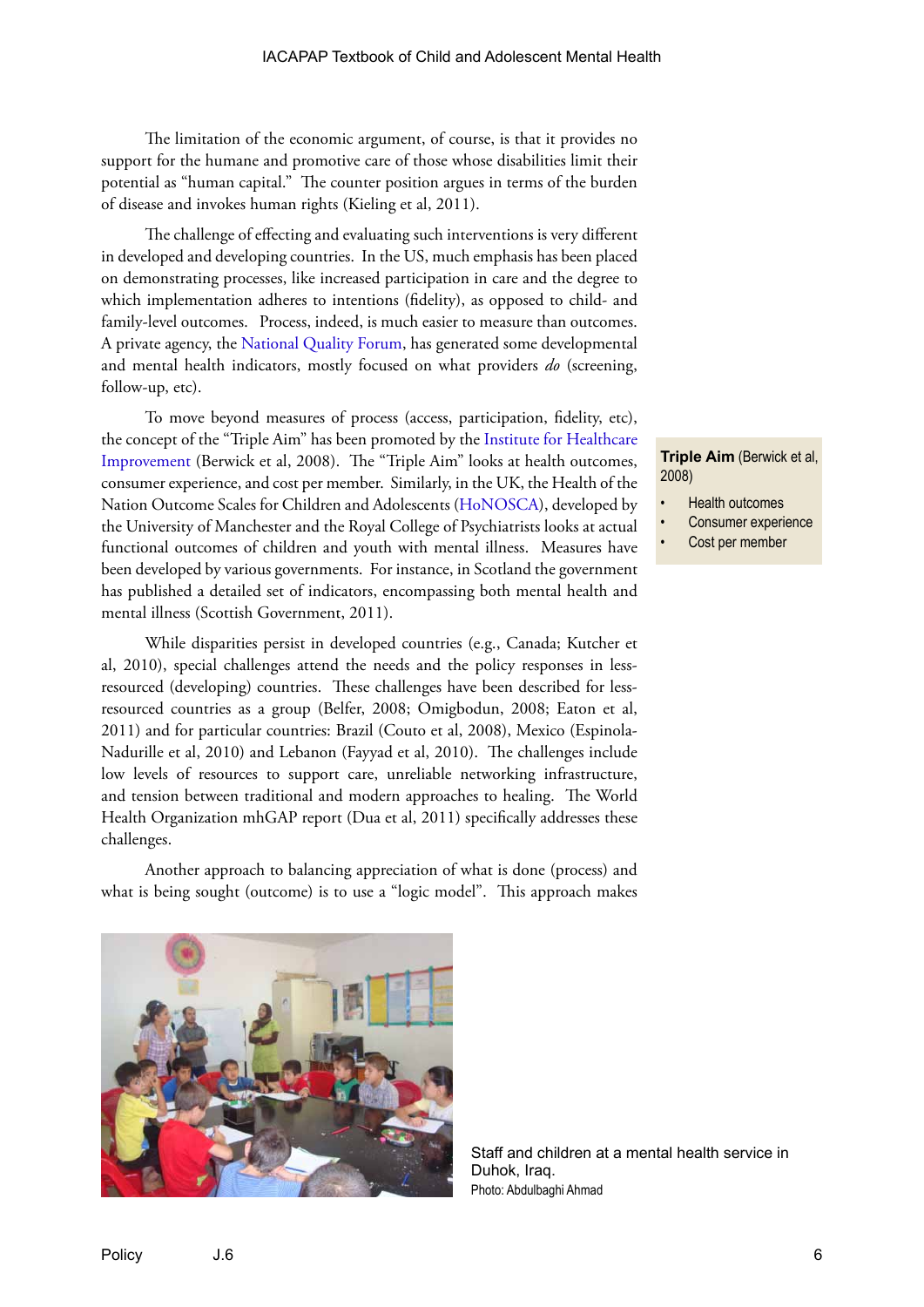explicit the outcomes that matter while making it possible to test both the analysis of the identified problem and the relative contributions of each intervention to the desired outcomes. The logic model goes through several steps, starting with specification of the problem to be addressed and how it is assessed (Figure J.6.2). In the next step, the desired goal is similarly stated, also specifying how it is to be assessed (Figure J.6.3). The problem is then analyzed, in terms of contributing factors that lend themselves to intervention (Figure J.6.4). Finally, with intervention, change in each identified factor is measured and related to change in the original problem (Figure J.6.5).

The evidence for effective intervention has been reviewed (Kieling et al, 2011) as well as the obstacles to implementation of better-evidenced practices (Hoagwood, 2003). Creative approaches include the location of practice in a "meta-system," (Kazak et al, 2010). Illustrative examples include the work of Fayyad and colleagues in Lebanon (2010) to train community health workers to identify and help troubled children at the village level and the ambitious program in Brazil (Couto et al, 2008), to develop centers of psychosocial care at the community level throughout the country. An approach to early intervention

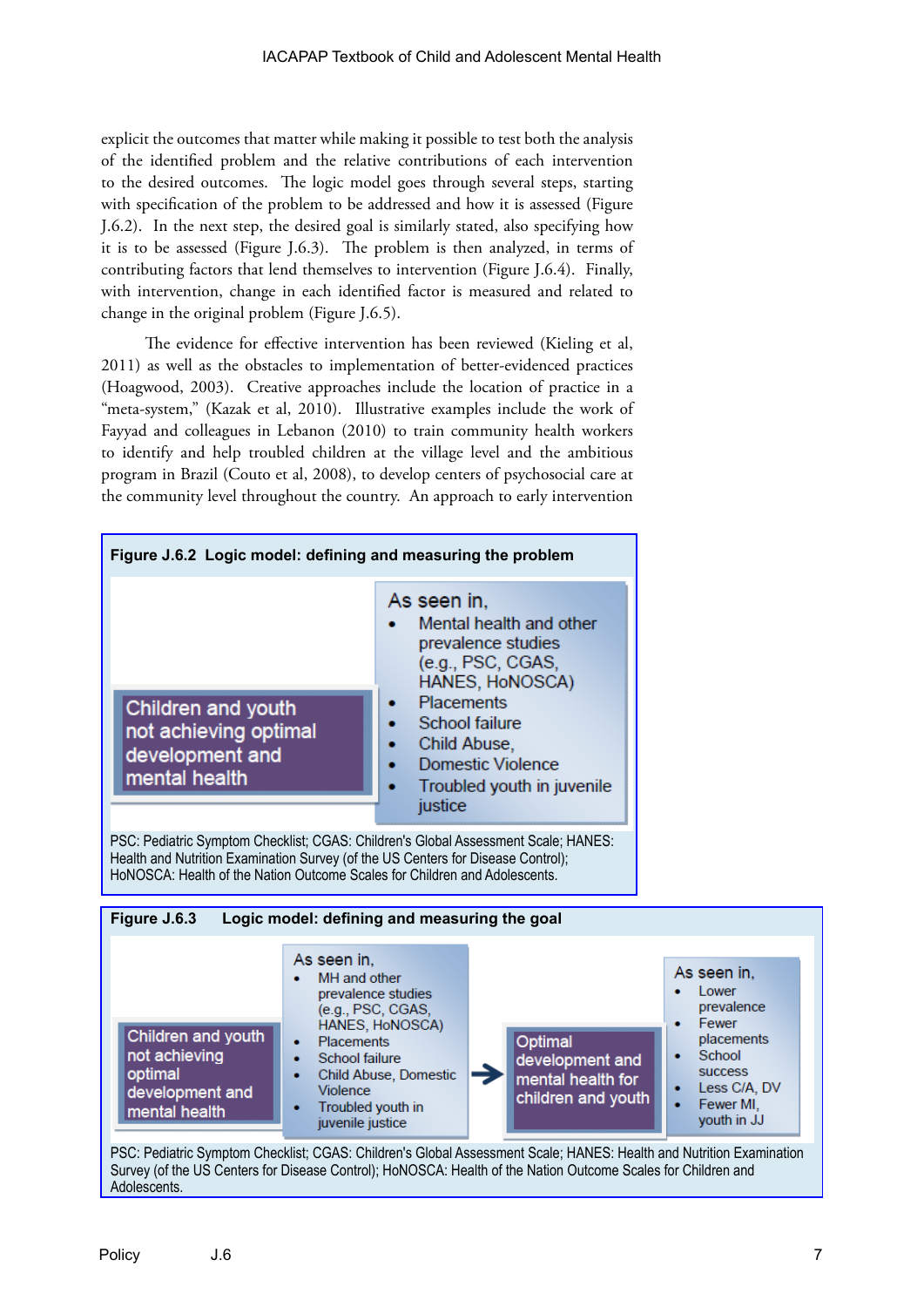



Survey (of the US Centers for Disease Control); HoNOSCA: Health of the Nation Outcome Scales for Children and Adolescents; C/A: child and adolescent; DV: domestic violence; MI: mental illness; JJ: juvenile justice; SED: serious emotional disturbance.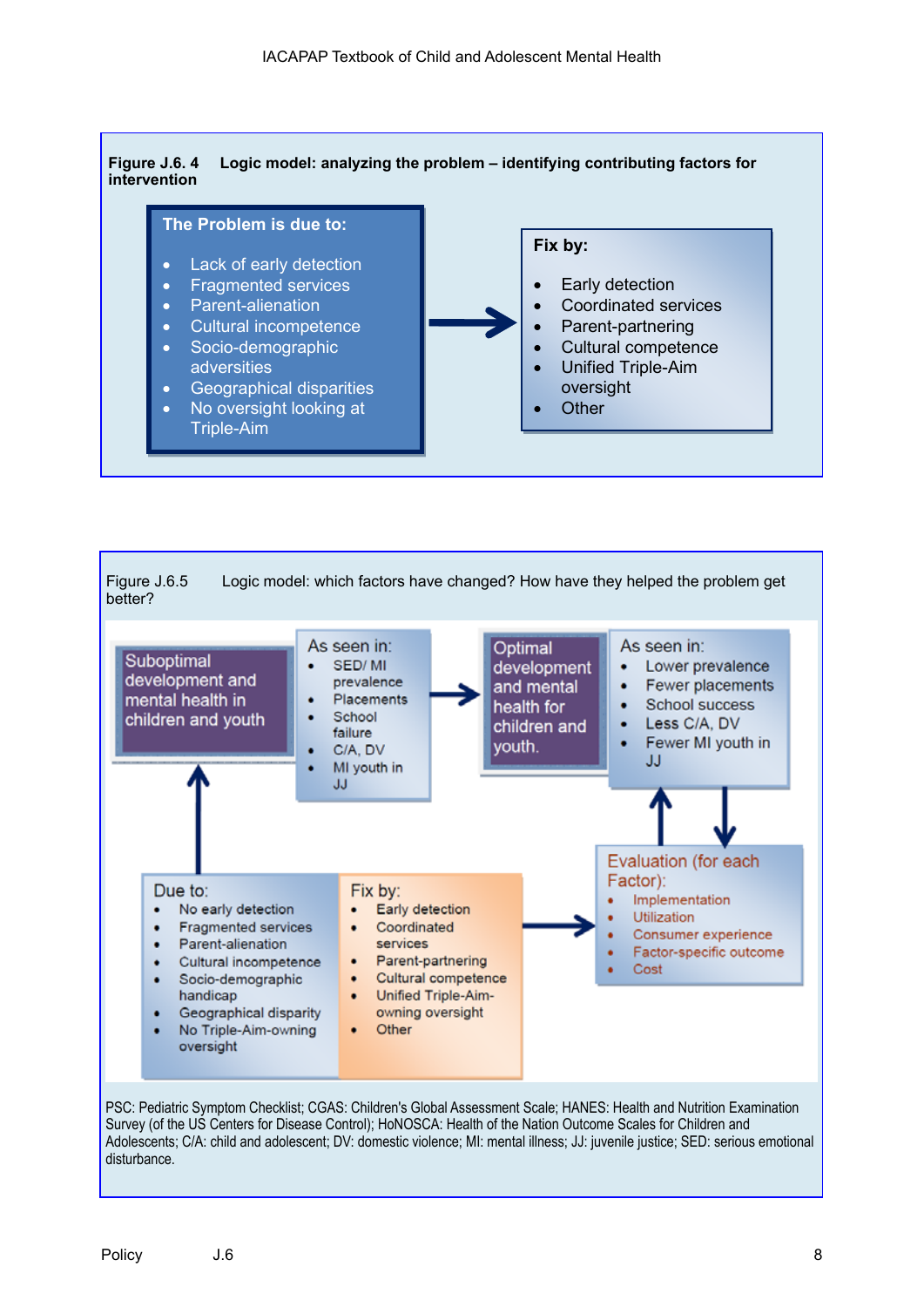used in diverse communities is the fostering of the parent-infant relationship, both through the "Touchpoints" method developed by Brazelton (Sparrow, 2010; Sparrow et al, 2011) and "Supporting Security" developed by Wittenberg (2009).

## **Touchpoints**

The Brazelton Touchpoints Center has used a strengths-based, developmental, relational, and culturally informed approach for family-self strengthening and communityself strengthening in over 160 communities. Social connectedness, parental self-efficacy and community collective efficacy revive the capacity to envision the future of children and community with hope. Such connection and hope are critical ingredients, often overlooked, for one generation to be able to nurture the next. In addition to connecting to others and to the future, families and communities also draw strength through connecting to the past through cultural identity. Rooted in dynamic, developmental systems theory, this approach empowers parents and other family members to discover and rely on the resources within themselves, their children and their communities.

Touchpoints does not exclude the contributions of professionals and their institutions. Nor does it minimize the impact on children, families and communities of adversities such as food, air and water insecurity. It offers a way of being, along with specific ways of doing and saying that re-equilibrate the power imbalance and disrupt the monopoly on knowledge and technology deemed pertinent to childrearing. Touchpoints also applies this attitude and strategies to organizations and systems of care. Such a paradigm shift creates different relationships between professionals and agencies and the children and families they serve. This approach also connects families with each other and with what we call traditional and informal community resources.



Click on the picture to view a short video (5:08) about Touchpoints.

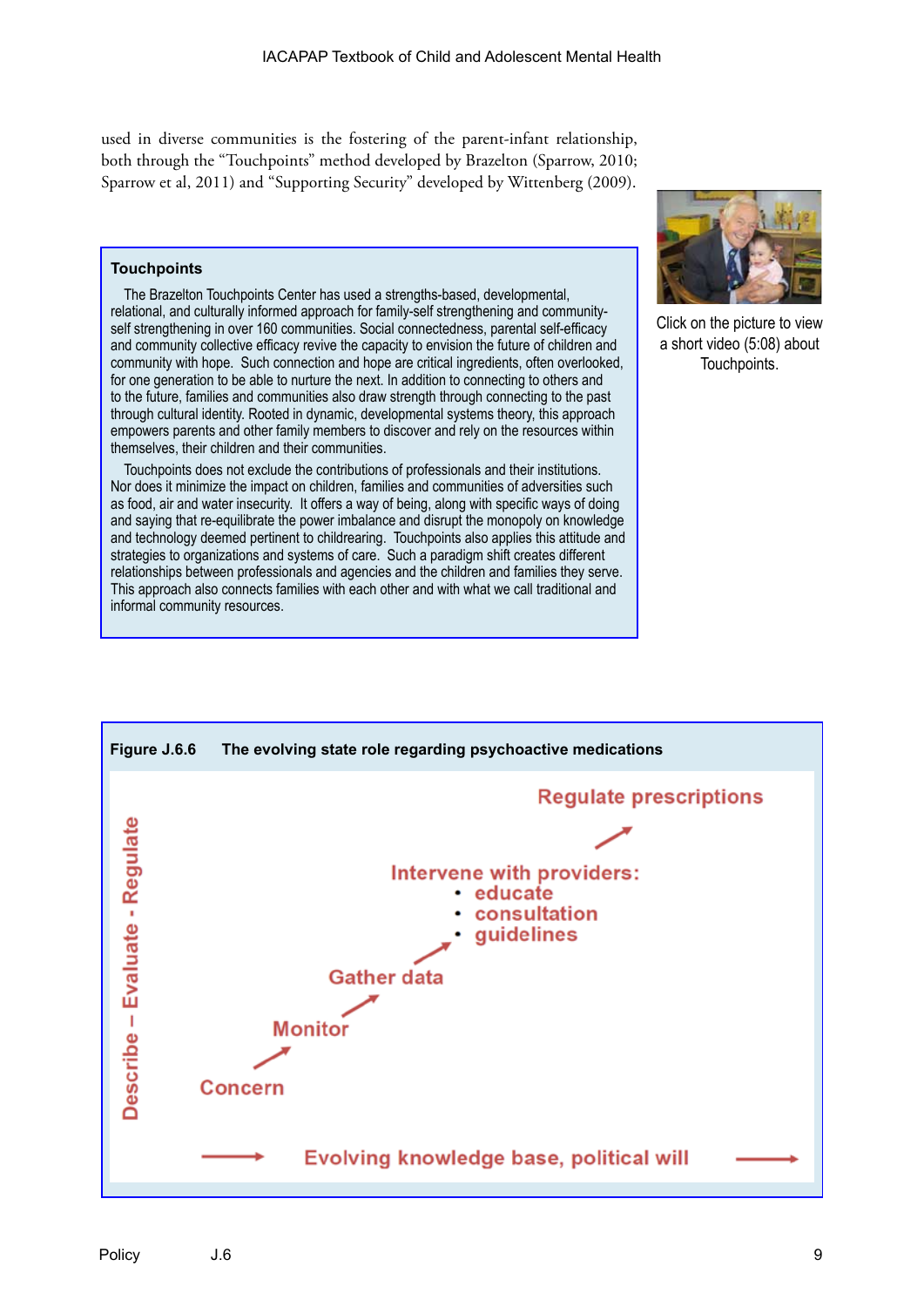### **Evolving public awareness, professional and political will**

The growth of public and professional awareness of disparities in children's lives and of the possibilities of intervening is evident in many places. In the US, the [National Institutes of Health](http://www.nimhd.nih.gov/) has established a National Institute on Minority Health and Health Disparities which has funded close to a dozen centers focused on health disparities around the country. However, none of these seems to be devoted specifically to child health, let alone child mental health.

Regarding mental health, the WHO mhGAP report mentioned above details the enormous distance between need and what is provided. The case for national policies for child development and child mental health has been pointed out in countries as diverse as Canada (Kutcher et al, 2010) and Brazil (Couto et al, 2008) and on the international level (Belfer, 2008). A more active role for youth themselves is seen in the use of ["peer mentors"](http://www.egpatagents.com/peer-mentoring-and-mental-health-recovery.html
) in the US and of young people as "health agents" in Tanzania (Kamo et al, 2008).

The degree of organized activity around the world on behalf of children's mental health, far greater than imagined even a decade ago, is reflected in the *Bulletin* of the International Association of Child and Adolescent Psychiatry and Allied Professions [\(IACAPAP\)](www.iacapap.org).

## **AND THE CHALLENGES…**

Although children in many countries now benefit from public awareness of disparities, their impact, and effective interventions, challenges remain. Several of these bear mentioning:

- How to balance the competing appeals of models of care that are professionally driven (and may be parent-alienating) and those that are parent-driven (and possibly anti- or non-professional)?
- How can we use innovations like peer mentors/ peer specialists to diminish troubled youths' sense of defect and enhance their sense of mastery?
- How to balance interventions early, for prevention, and those later, when disability and dysfunction have appeared?
- In countries where services in the mental health, educational, and social services have developed apart from each other, how can services be integrated?
- Where health insurance is used to support mental health service, how to balance the requirements to demonstrate "medical necessity" with preventive needs and with the need for help beyond the acute phase?
- Amid promotion from manufacturers and the appeal to parents of medications that promise to be effective and easy, how to keep child mental health from becoming a reductionistic, single-perspective field?
- How to define a comprehensive, population-based approach to child development and child mental health, given competition among those, parents and professionals alike, who would focus on one group to the exclusion of others (as happens currently, with those who advocate for and those who fear the consequences of increased entitlements for those with some form of autism)?
- Finally, as interventions for child mental health become more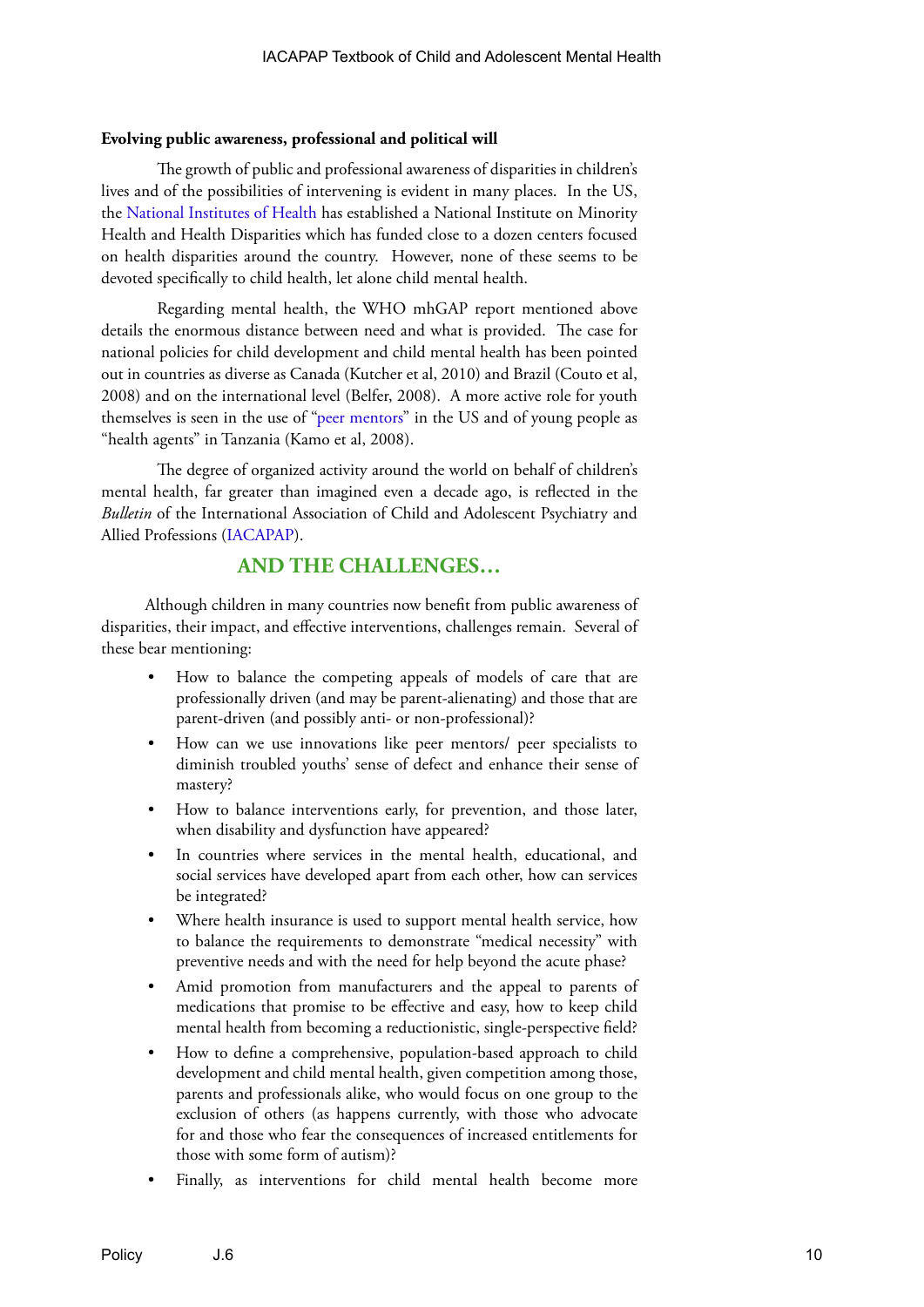recognized, more potent, and potentially harmful, policy must address the challenge of ensuring that services are safe and effective, not just remunerative to provider and satisfactory to consumer. The stages of development of the State's role in overseeing medication services, evolving from bystander to interested observer and enabler to monitor and standard setter is represented in Figure J.6.6.

## **REFERENCES**

- Belfer M (2008). Child and adolescent mental disorders: the magnitude of the problem across the globe. *Journal of Child Psychology and Psychiatry*, 49:226-236.
- Berwick DM, Nolan TW, Whittington J (2008). The triple aim: care, health, and cost. *Health Affairs*, 27:759-269.
- Binet A (1903). [*Etude expérimentale de l'intelligence*] Paris: Schleicher Frères & Cie.
- Couto MC, Duarte CS, Delgado PG (2008). [A saúde mental infantil na Saúde Pública brasileira: situação atual e desafíos]. *Revista Brasileira de Psiquiatria,* 30: 390- 398.
- DeParle J (2012). Harder for Americans to rise from lower rungs*. New York Times*, 4 January.
- [Dua T, Barbui C, Clark N et al \(2011\). Evidence-based](http://www.ncbi.nlm.nih.gov/pmc/articles/PMC3217030/?tool=pubmed)  [guidelines for mental, neurological, and substance](http://www.ncbi.nlm.nih.gov/pmc/articles/PMC3217030/?tool=pubmed)  [use disorders in low- and middle-income countries:](http://www.ncbi.nlm.nih.gov/pmc/articles/PMC3217030/?tool=pubmed)  [Summary of WHO recommendations.](http://www.ncbi.nlm.nih.gov/pmc/articles/PMC3217030/?tool=pubmed) *PLoS Medicine*[, Nov;8\(11\):e1001122. Epub 2011 Nov 15](http://www.ncbi.nlm.nih.gov/pmc/articles/PMC3217030/?tool=pubmed).
- Dunn VJ, Abbott RA, Croudace TJ et al (2011). Profiles of family-focused adverse experiences through childhood and early adolescent: the ROOTS project a community investigation of adolescent mental health. *BMC Psychiatry*, 11:109.
- Eaton J, McCay L, Semrau M et al (2011).Global mental health 5: Scale up of services for mental health in low-income and middle-income countries. *Lancet*, 378:1592-1603.
- Engle PL, Fernald LCH, Alderman H et al (2011). Child development 2: Strategies for reducing inequalities and improving developmental outcomes for young children in low-income and middle-income countries. *Lancet*, 378: 1339-1353.
- Espinola-Nadurille M, Huicochea IV, Raviola G et al (2010). Child and adolescent mental health services in Mexico. *Psychiatric Services*, 61: 443-445.
- Fayyad J, Lynn F, Cassir Y et al (2010). Dissemination of an evidence-based intervention to parents of children with behavioural problems in a developing country. *European Child and Adolescent Psychiatry*, 19:629-636. DOI: 10.1007/s00787-010-0099-3.
- Garner AS, Shonkoff JP et al (2012). Early childhood adversity, toxic stress, and the role of the pediatrician: translating developmental science into lifelong health. *Pediatrics*, 129:e224-e231
- Harper G, Çetin FC (2008). Child and adolescent mental health policy: promise to provision. *International Review of Psychiatry*, 20: 217-224.
- Harper G (2011). Mental health policy. In RJ Levesque (ed) *Encyclopedia of Adolescence*. New York, NY: Springer, pp1703-1708.
- Harper G (2012). Advocacy for child and adolescent mental health. In Garalda ME, Raynaud J-P (eds) *Brain, Mind and Developmental Psychopathology in Childhood*. Lanham, Maryland: Jason Aronson.
- Hilson M (2008). *The Nordic Model: Scandinavia since 1945*. London: Reaktion Books.
- Hoagwood K (2003). The policy context for child and adolescent mental health services: implications for systems reform and basic science development. *Annals of the New York Academy of Sciences*, 1008:140-148.
- [Jäntti M, Bratsberg B, Røed K et al \(2006\).](http://ftp.iza.org/dp1938.pdf) *American [Exceptionalism in a New Light: A Comparison of](http://ftp.iza.org/dp1938.pdf)  [Intergenerational Earnings Mobility in the Nordic](http://ftp.iza.org/dp1938.pdf)  [Countries, the United Kingdom and the United](http://ftp.iza.org/dp1938.pdf)  States*[. Bonn: Institute for the Study of Labor \(IZA\)](http://ftp.iza.org/dp1938.pdf)  [Discussion Paper No. 1938.](http://ftp.iza.org/dp1938.pdf)
- Kamo N, Carlson M, Brennan RT et al (2008). Young citizens as health agents: use of drama in promoting community efficacy for HIV/AIDS. *American Journal of Public Health*, 98: 201-204.
- Kazak AE, Hoagwood K, Weisz JR et al (2010). A meta-systems approach to evidence-based practice for children and adolescents. *American Psychologist*, 65:85-97.
- Kieling C, Baker-Henningham H, Belfer M et al (2011). Global mental health 2: Child and adolescent mental health worldwide: evidence for action. *Lancet*, 378:1515-1525.
- Knitzer J (1982). *Unclaimed Children*. Washington: Children's Defense Fund.
- Kutcher S, Hampton MJ, Wilson J (2010). Child and adolescent mental health policy and plans in Canada: an analytical review. *Canadian Journal of Psychiatry*, 55:100-107.
- Marmot M, Allen J, Bell R et al (2012). Building of the global movement for health equity: from Santiago to Rio and beyond. *Lancet*, 379: 181-188.